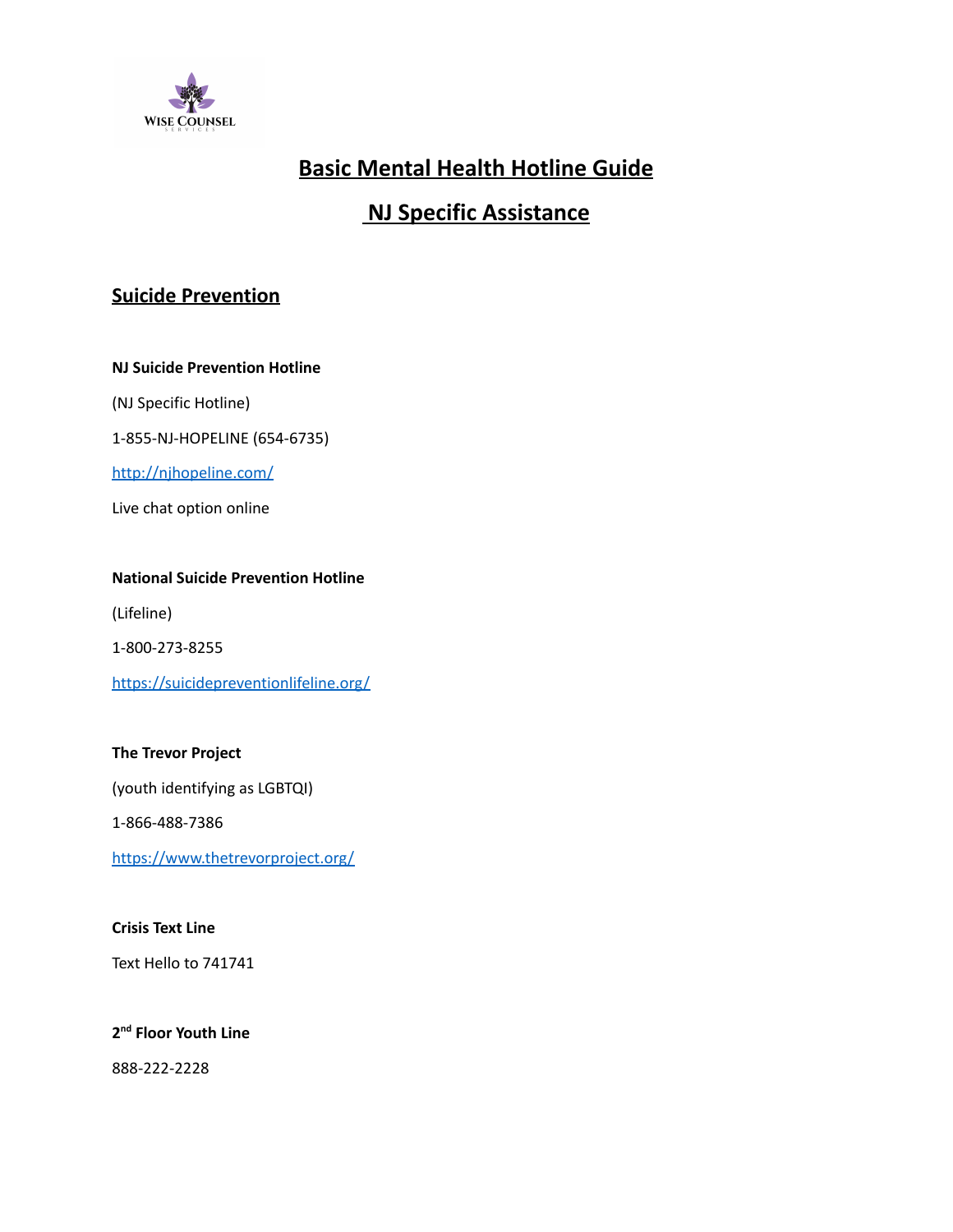

[2NDFLOOR:](https://www.2ndfloor.org/) Youth Helpline of New Jersey

### **Abuse Concerns**

#### **National Domestic Violence Hotline**

1800-799-7233

<https://www.thehotline.org>

#### **NJ Domestic Violence Hotline-**

1 (800) 572-SAFE (7233)

#### **RAINN- National Sexual Assault Hotline**

800-656-HOPE (4673

<https://www.rainn.org/>

#### **DCPP (DYFS)**

Child Abuse Hotline (State Central Registry) 1-877 NJ ABUSE 1-877-652-2873

#### **Adult Protective Services (Offices by County)**

**<https://www.state.nj.us/humanservices/doas/home/adultpsp.html> <https://www.state.nj.us/humanservices/doas/services/aps/>** <https://www.state.nj.us/humanservices/doas/documents/APS-NCEA%20FactSheet.pdf>

#### **NJ Human Trafficking Victim Assistance Hotline**

**855-363-6548**

**<https://www.nj.gov/oag/dcj/humantrafficking/downloads/NJ-Human-Trafficking-Brochure.pdf>**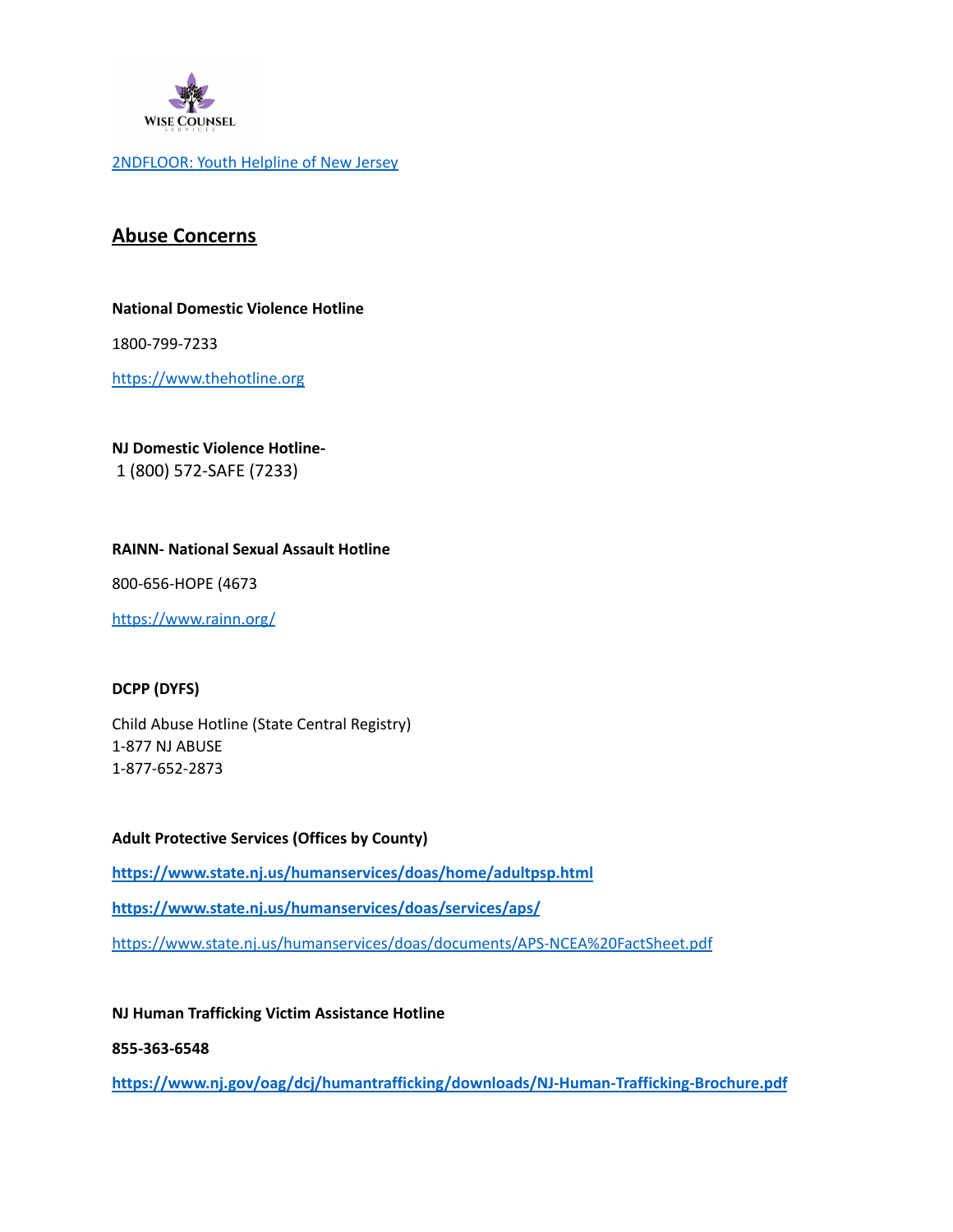

### **National Human Trafficking Hotline**

888-373-7888

**<https://humantraffickinghotline.org/>**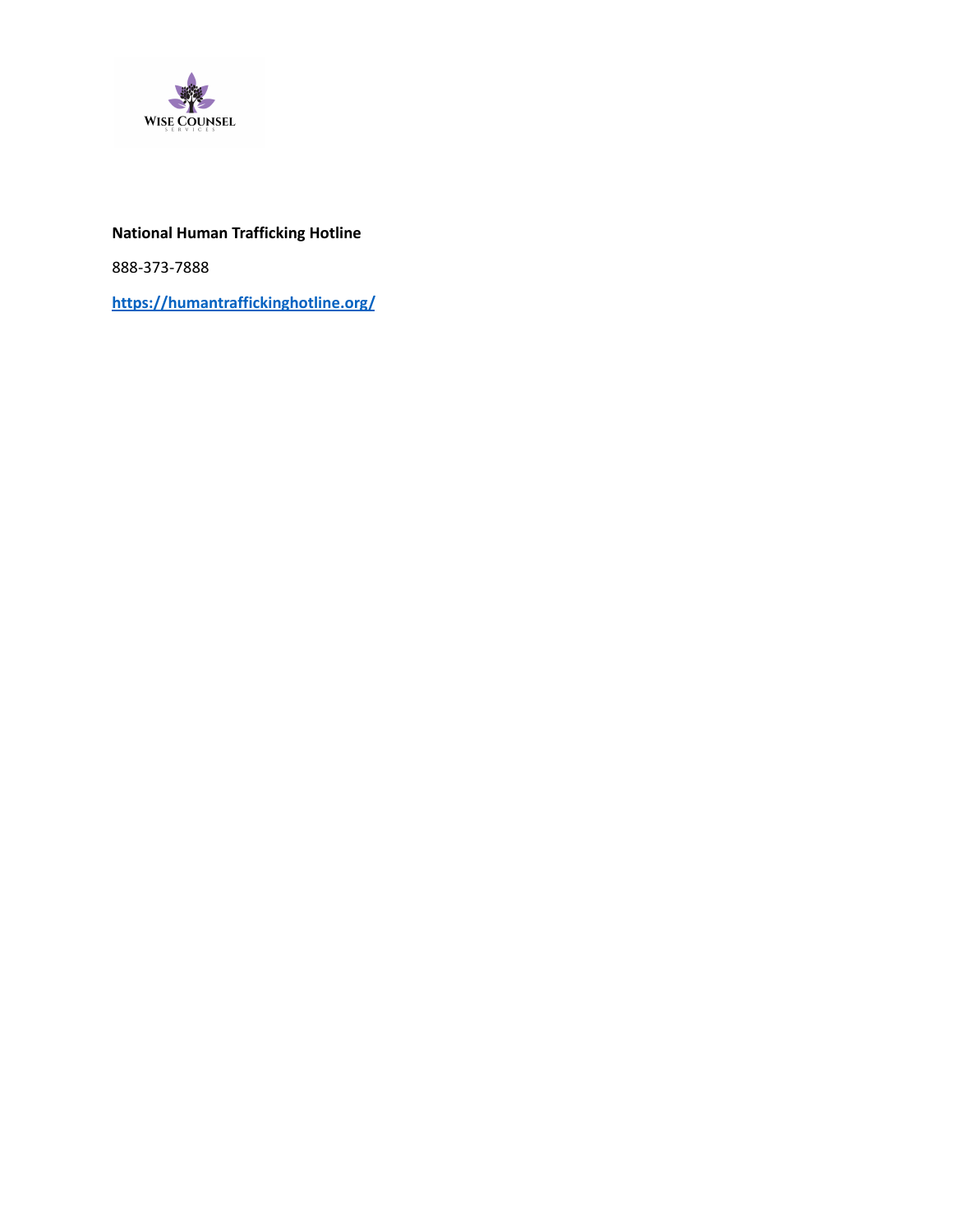

## **Acute Mental Health Crisis**

**Call 911**

#### **Performcare – NJ Children's System of Care**

(youth 5-21)

877-652-7624

<https://www.performcarenj.org/index.aspx>

#### **UBHC Acute Psychiatric Services (APS)**

Piscataway, NJ

855-515-5700

#### **Raritan Bay Medical Center (AES)**

Perth Amboy 08861

732-442-3794

#### **Barnabas RWJ Screening Center**

New Brunswick, NJ

732-828-3000

#### **Trinitas Hospital**

Elizabeth, NJ

908-994-5000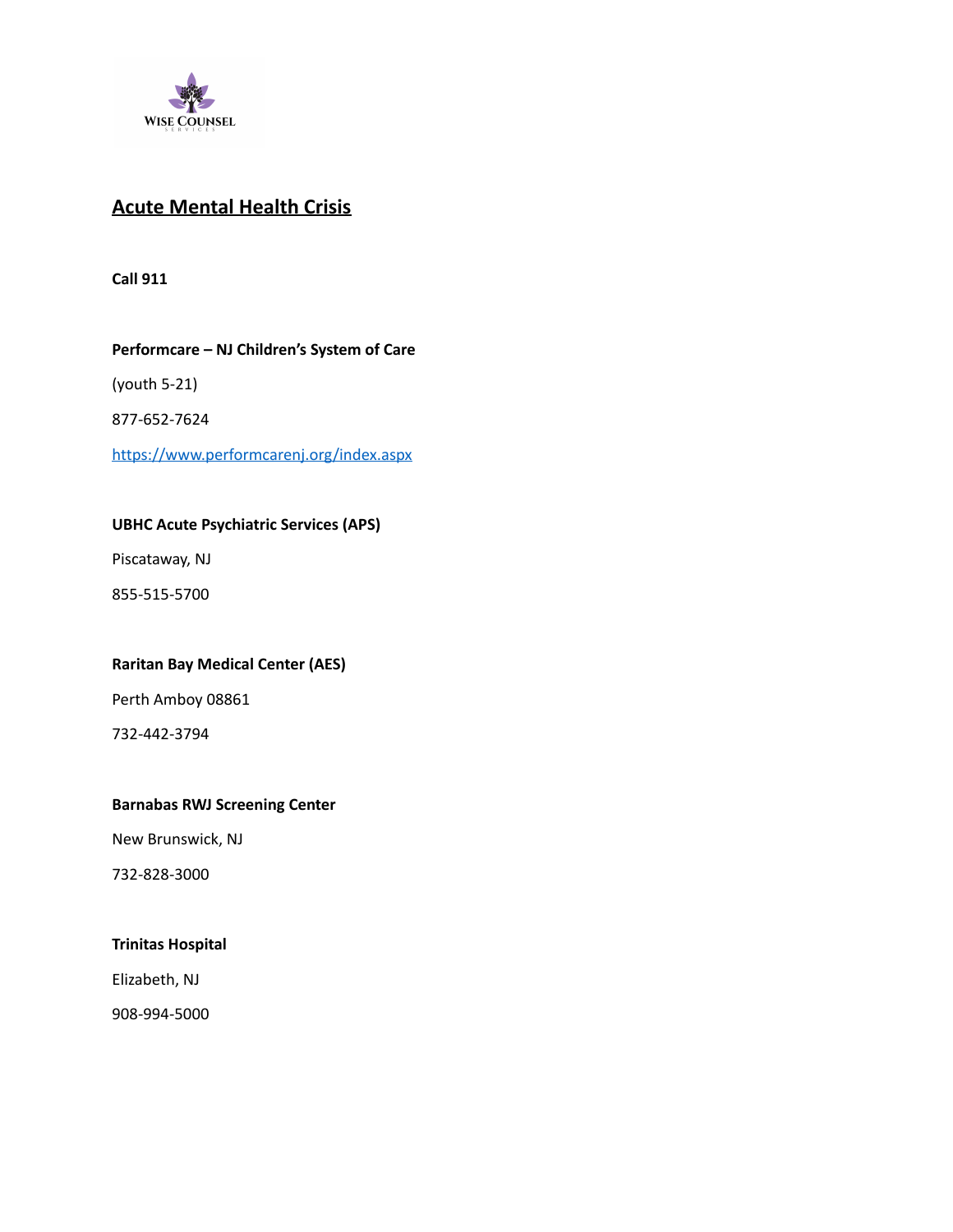

#### **Veterans Crisis Line**

800-273-8255 Press 1

<https://www.veteranscrisisline.net/get-help/hotline>

### **NJ Mental Health Cares Helpline**

Concerns stemming from Covid-19

866-202-HELP (4357)

New Jersey Hope and [Healing](https://www.mhanj.org/njhope/) – MHANJ